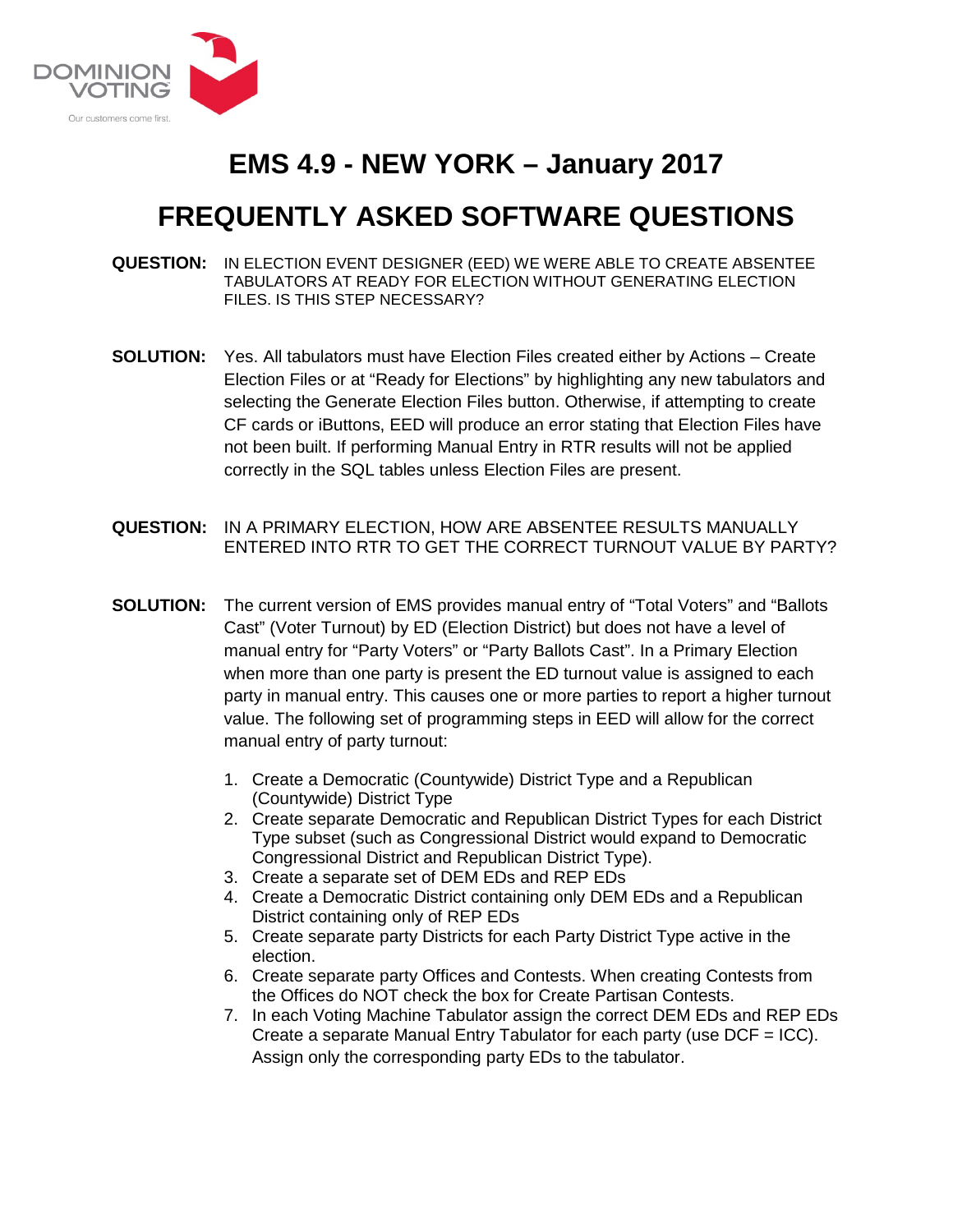

## **QUESTION:** FOR ABSENTEE RESULTS THAT WERE COUNTED MANUALLY WHAT IS THE CORRECT PROCESS TO ENTER THE FIGURES INTO RTR FOR A GENERAL ELECTION?

- **SOLUTION:** There are several methods that will correctly apply the candidate votes but the recommended way to mirror the process used by the vote machine is to:
	- 1. In EED EDs Create a separate ED for each Election District and, if more than one ballot is present in the Election District, you must create a separate ED for each ballot within the Election District that is to be manually entered in RTR.
	- 2. In EED Tabulators Create a separate Tabulator for each of the EDs created in step 1 and assign only that one ED to the Tabulator.
	- 3. Election Files must be created for each Tabulator created in step 2 either by Actions – Create Election Files or by highlighting the new tabulators created in the Ready for Election status and Selecting the Generate Election Files button.
	- 4. In RTR Manual Entry Enter the results into each tabulator that was created for absentee/affidavit/military manual entry.
- **QUESTION:** USING THE BALLOT CONSOLIDATION UTILITY, THE CF CARDS WILL READ INTO THE ELECTION DAY PROJECT BUT NOT READ INTO THE MASTER PROJECT. WHAT PARAMETERS MUST BE SET IN THE MASTER PROJECT TO SUCCESSFULLY READ THE CARDS?
- **SOLUTION:** The Master Project must be set to read the \_TOTALS.DVD file from the CF Card rather than the \_RAW.DVD file. To set this parameter:
	- 1. In EED In Settings Select Project Parameters.
	- 2. In Project Parameters Select the RTR tab.
	- 3. Go to "Use RAW Results" and uncheck the box.
- **QUESTION:** IN THE PRIMARY ELECTION WHEN RUNNING THE CREATE BALLOTS OPTION UNDER THE ACTION TAB NO BALLOTS WERE CREATED AND THE PROGRAM PRODUCED A "MERGE FAILED FOR BALLOTS ERROR". HOW CAN THIS ERROR BE CORRECTED?
- **SOLUTION:** In Elector Group Combinations a contest can only be combined once, therefore if a contest appears in more than one Elector Group in the same Elector Group Combination the effect will be to exclude the contest. If a "Default" Elector Group exists in the Primary REMOVE all Contests from it.